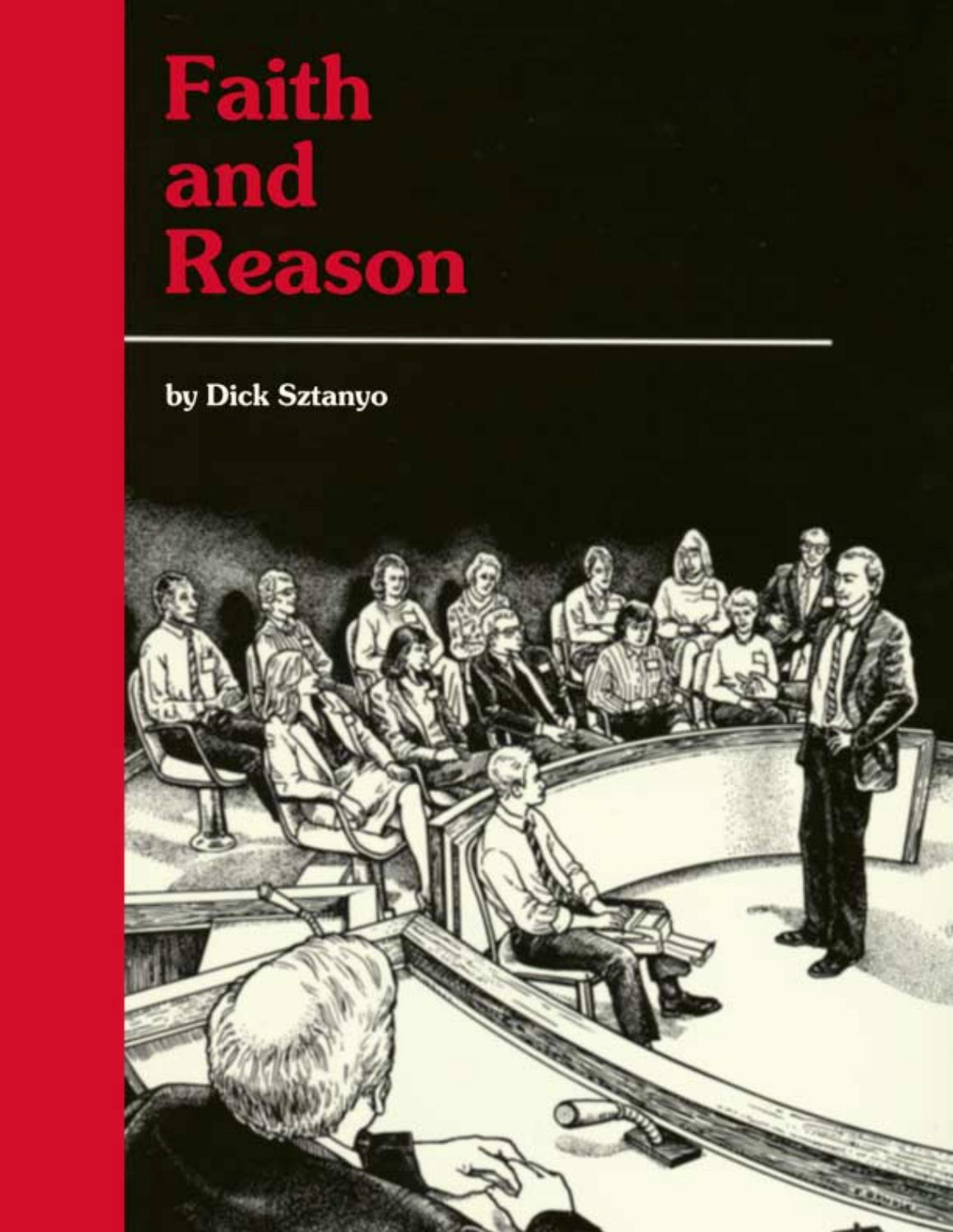# **FAITH AND REASON**

by

# **Dick Sztanyo, M.A.**

#### **Copyright © 1996**

All rights reserved. This document may be printed or stored on computer media, on the condition that it will not be republished in print, on-line (including reposting on any personal Web sites, corporate Web sites, organizational Web sites, electronic bulletin boards, etc.), or on computer media, and will not be used for any commercial purposes. Further, it must be copied with source statements (publisher, author, title, bibliographic references, etc.), and must include this paragraph granting limited rights for copying and reproduction, along with the name and address of the publisher and owner of these rights, as listed below. Except for those exclusions mentioned above, and brief quotations in articles or critical reviews, or distribution for educational purposes (including students in classes), no part of this book may be reproduced in any form without permission from the publisher.

## **Apologetics Press, Inc.**

230 Landmark Drive Montgomery, AL 36117 U.S.A. 334/272-8558 800/234-8558



**www.ApologeticsPress.org**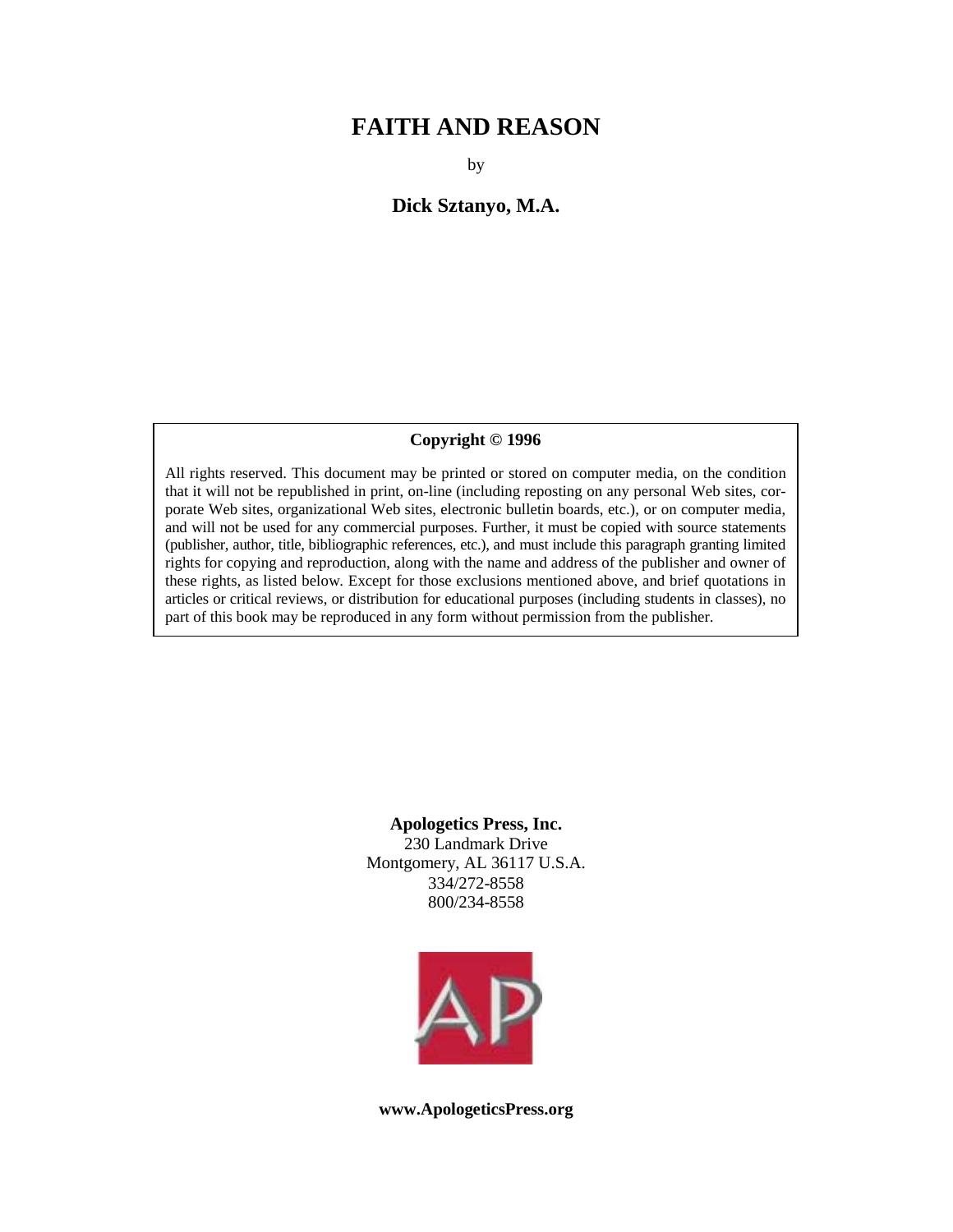# **TABLE OF CONTENTS**

| <b>CHAPTER ONE</b>   |  |
|----------------------|--|
| <b>CHAPTER TWO</b>   |  |
|                      |  |
|                      |  |
| <b>CHAPTER THREE</b> |  |
| <b>CHAPTER FOUR</b>  |  |
| <b>CHAPTER FIVE</b>  |  |
|                      |  |
| <b>CHAPTER SIX</b>   |  |
| <b>CHAPTER SEVEN</b> |  |
| <b>REFERENCES</b>    |  |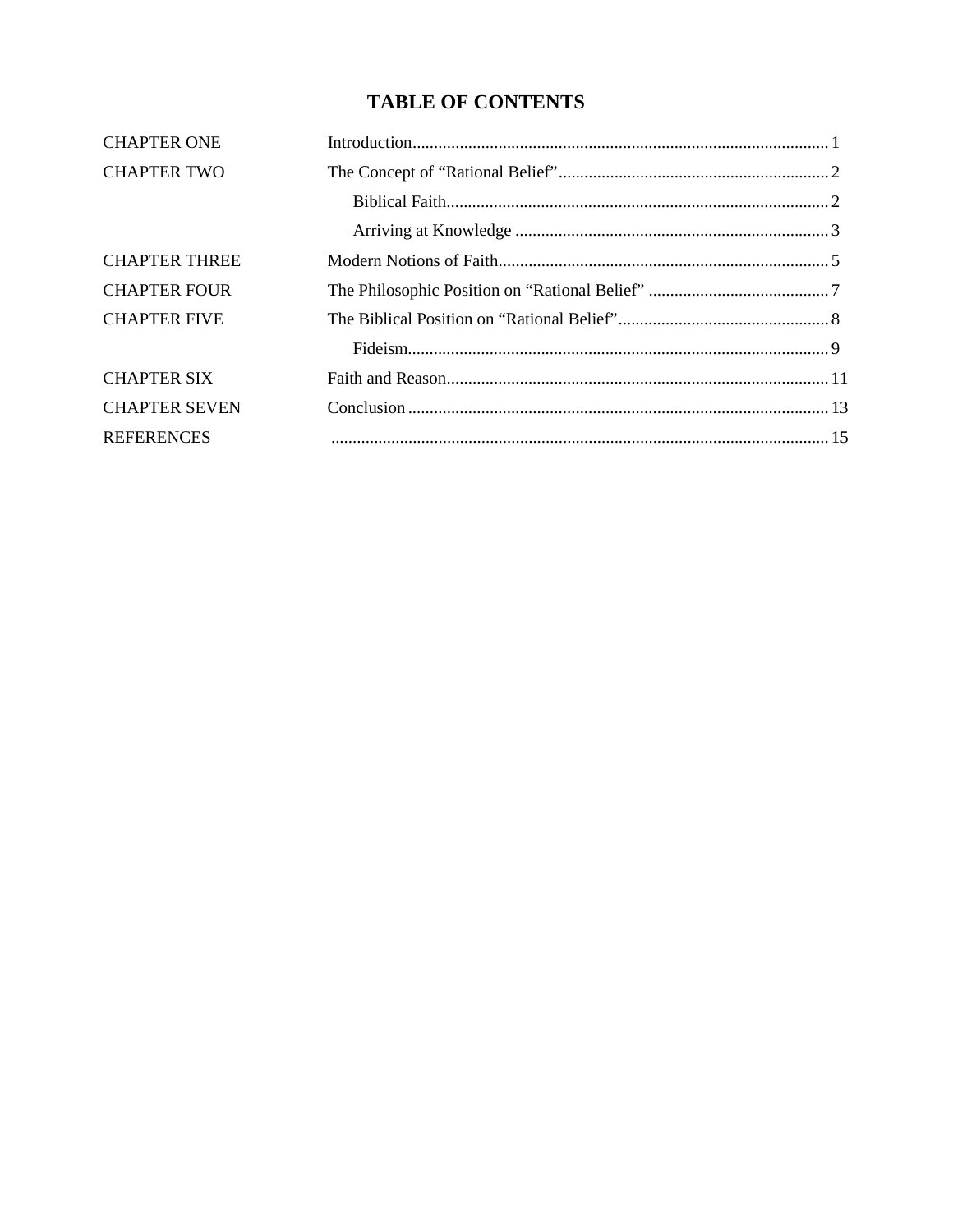# **FAITH AND REASON**

by

# **Dick Sztanyo, M.A.**

# **CHAPTER 1**

### **INTRODUCTION**

The exact relationship between faith and reason has consistently been a battleground within<br>Christendom. From near the beginning of Christianity, there have been serious reflections on<br>this topic. Why then, one may ask, is Christendom. From near the beginning of Christianity, there have been serious reflections on this topic. Why then, one may ask, is yet another essay being offered on the subject? I would like to offer at least three reasons for the present volume.

First, there always is a need for a study of **biblical** faith. Many of the studies on this subject, I believe, have ignored important biblical evidence—evidence that will be presented and discussed in this book. Since ultimately the question is, "What does the Bible teach about faith and reason?," one must not divorce his reflections from a biblical foundation. Unfortunately, this has occurred in far too many cases.

Second, there is a need for this study, if for no other reason, because of the increasing prevalence of agnosticism within the confines of Christendom. Admittedly, this is a serious charge, yet it is one that can be documented in literally hundreds of cases—some of which will be mentioned in the body of this work. There are those who simplistically assert, "Where there is knowledge, there is no longer any room for faith." Such a statement is a perversion of plain biblical teaching. Still others have surrendered any claim to a foundation of evidence for faith.

Some years ago, a seminar was conducted in Dallas, Texas, in which a "debate" occurred between world-renowned atheists and theists trained in the empirical sciences, social sciences, and philosophy. The philosophy panel was represented by Paul Kurtz, Antony Flew, Wallace I. Matson, and Kai Nielsen on the atheists' side, and Alvin Plantinga, W.P. Alston, George Mavrodes, and Ralph McInerny on the theists' side. The theists were to defend God's existence against the challenge of the atheists. I listened in shocked amazement as theists Plantinga and Alston actually urged rejection of the law of rationality, which states that "one should draw only such conclusions as are warranted by the evidence" (cf. 1 Thessalonians 5:21 and Isaiah 41:21). The astonishing thing was that these men spent an inordinate amount of time **giving evidence** for their conclusion that one should reject the law of rationality—a position that is hopelessly self-contradictory. They "reasoned" that one should reject reason with reference to the question of God! And this was how they hoped to defend God against the attacks of those who challenged His existence? Since these men are some of the heavyweights in the academic community, this was disheartening, to say the least.

Third, of course, there is a need to study and understand biblical faith because of the consistent challenge to Christianity from the atheistic camp. In his book, *Atheism: The Case Against God*, George Smith wrote: "The conflict between Christian theism and atheism is fundamentally a conflict between faith and reason. This, in epistemological terms, is the essence of the controversy. Reason and faith are opposites, two mutually exclusive terms: there is no reconciliation or common ground" (1979, p. 5). Smith summarized his claim by saying: "It is logically impossible to reconcile reason and faith" (p. 101). At least one of my motives for publishing this treatise is to demonstrate that Smith's position is completely false. We are not required to flee into the land of irrationality in order to escape the challenge of the skeptic. My desire is that the reader will come to this same conclusion through a study of the material made available in this volume. The conclusions drawn from the various arguments presented here become our shared responsibility. I am traveling the road of reflection regarding the faith/reason controversy; I now bid you to accompany me on the journey. [NOTE: For additional information on this subject, see Sztanyo, 1983, pp. 472-483; 1983, 14[4]:41-44; 1985, pp. 164-171; 1986, pp. 197-216.]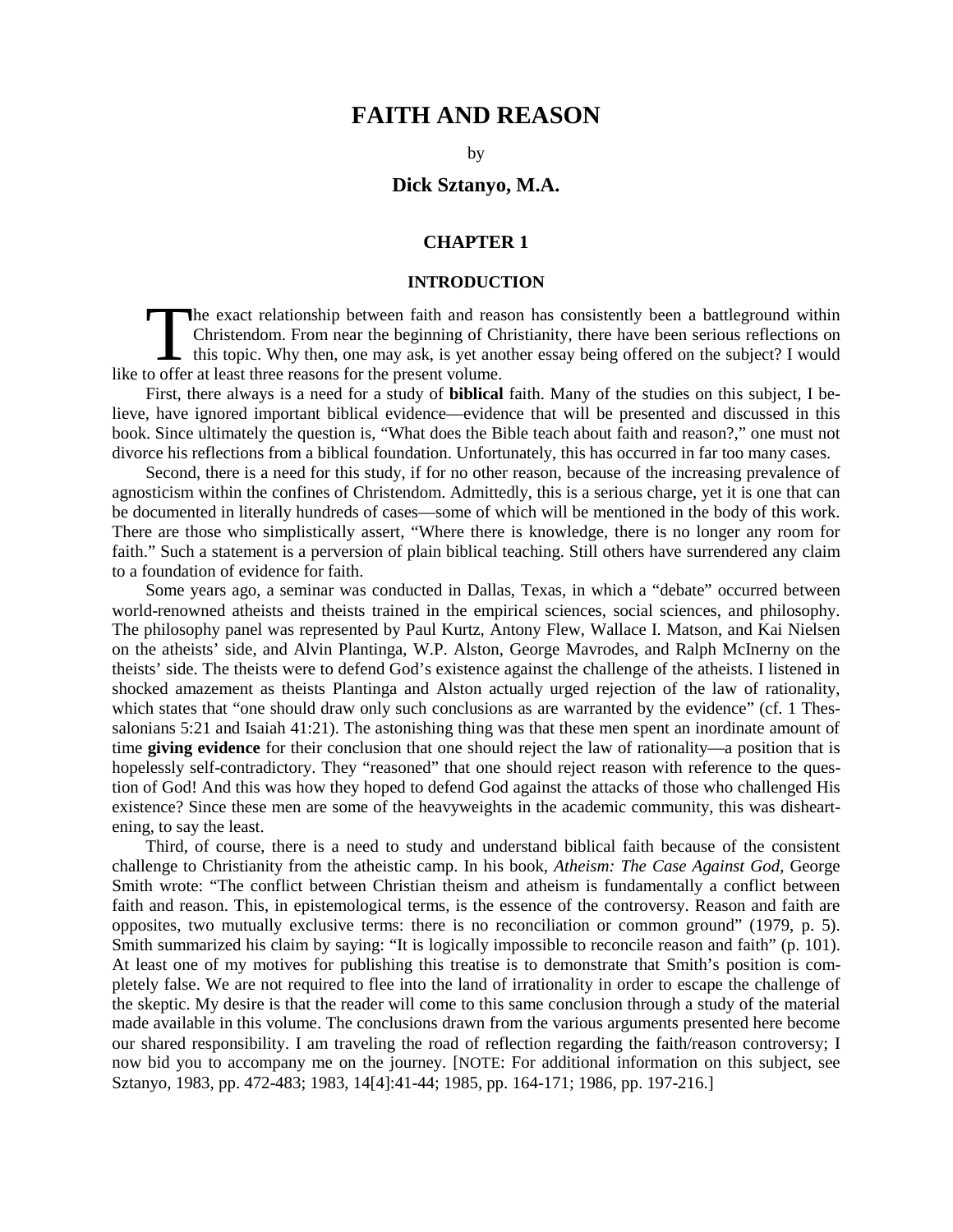#### **THE CONCEPT OF "RATIONAL BELIEF"**

There are two extremes that must be avoided, whether in a study and presentation of Christian apologetics or in a Christian's daily life: (1) the use of **reason alone**; and (2) the use of **revelation alone**. In practical t apologetics or in a Christian's daily life: (1) the use of **reason alone**; and (2) the use of **revelation alone**. In practical terms, this is not a situation of "either/or" but "both/and." The proper relationship should be that of reason **and** revelation. Though many religionists posit some sort of separation between faith and reason, I argue that such is not the case. Faith and reason are to be distinguished, but never separated. To illustrate this, consider the relationship of the mind and body. The body is not the mind, nor is the mind the body. Yet they are inseparably joined in this present mode of existence. Therefore, the mind and the body can be, and ought to be, distinguished, but not separated. In a similar way, faith and reason are distinct, but not separate. Both are essential to Christianity, though each must function within its proper sphere. Faith is primarily an act of both the intellect and the will, whereas reason is essentially an act of the intellect.

#### **BIBLICAL FAITH**

The word family of *pistis* and *pisteuo* in Scripture is related to the term *peitho*. These three words are used 244, 248, and 55 times, respectively, in the Bible. The verb *pisteuo* primarily has reference to the act of faith, while the noun form more clearly depicts what faith means. Liddell and Scott define the noun as follows: "a means of persuasion, an argument, proof " (1869, pp. 1272-1273). *Peitho*, in the active voice, means "to be fully persuaded, believe, trust: of things, to be believed" (1869, p. 1220). At the very least, the terms imply a prior understanding (i.e., knowledge) of what is to be believed or trusted. In other words, faith is based upon a foundation of knowledge. Moreover, faith can lead to a greater expression of knowledge.

Faith is used in Scripture in a general way to refer to those things both supernaturally and naturally revealed by God (cf. Hebrews 11:1,3,6, Psalm 19:1-14, Romans 1:18-22, and 10:9-17). Scripture records at least seven different ways in which the term "faith" is used, five of which (the first five in my listing) play an indispensable role in man's salvation. First, faith is used to designate "belief " (John l2:42; Hebrews 11:6). Second, faith sometimes means "trust" (John 14:1; Romans 4:17-20; Luke 7). Third, faith often refers to "obedience" (Numbers 20:12; John 3:36, ASV; Hebrews 10:39; Romans 1:5,8; 16:25-26). Fourth, faith frequently refers to steadfastness, loyalty, or "faithfulness" (Habakkuk 2:4; Galatians 3:9; Hebrews 10: 23,38; Revelation 2:10). Fifth, the word is used objectively to refer to the content of faith, hence, "the faith" (Romans 10:9; Jude 3; Galatians 1:11,23). Sixth, at times faith is used of strong personal conviction (Romans 14:2,23). Seventh, faith also is used on occasion to speak of a spiritual gift (1 Corinthians 12:8-9; Matthew 17:20, 1 Corinthians 13:2). While faith sometimes is contrasted with sight (2 Corinthians 5:7; Hebrews 11:1; cf. John 20:29 for an exception), doubt (James 1:6; cf. also Matthew 14:3 and 21:21), and deeds of the law (Romans 3:28; Galatians 3:2-5), it never is contrasted with knowledge so as to imply a separation.

In John's Gospel, *pisteuo* with the dative is employed frequently (John 2:22; 5:46; 8:31-47). With regard to the nature, mission, and role of Jesus, John utilized *pisteuo* with a *hoti* clause, as in John 8:24 ("be convinced that I am"), John 20:31 ("be convinced that Jesus is the Christ"), as well as several other passages (see John 13:19, 14:11, and 17:8). *Pistis* (belief) here is close to *gnosis* (knowledge), as in John 6:69: "...we have **believed** and have **known** that you are the holy one of God." Both faith and knowledge are concerned with the fact that the Father sent Jesus (faith—John 11:42; 17:8,21; knowledge—John 17:3). Both faith (John 16:27-30) and knowledge (John 7:17) realize that He and His teaching are from the Father. If knowledge relates to the truth (John 8:32), faith relates no less to Him who is the Truth (John 14:1,6). The fact that He is the Christ is an object of faith (John 11:27; 20:31), but it is also an object of both faith and knowledge together (John 6:69).

Scripture refers to itself as having been written to produce both faith (John 20:30-31) and knowledge (1 John 5:13). Furthermore, there are numerous passages in which faith and knowledge materially pertain to the same object at the same time and under the same aspect (see 1 Timothy 4:3, 2 Timothy 1:12, John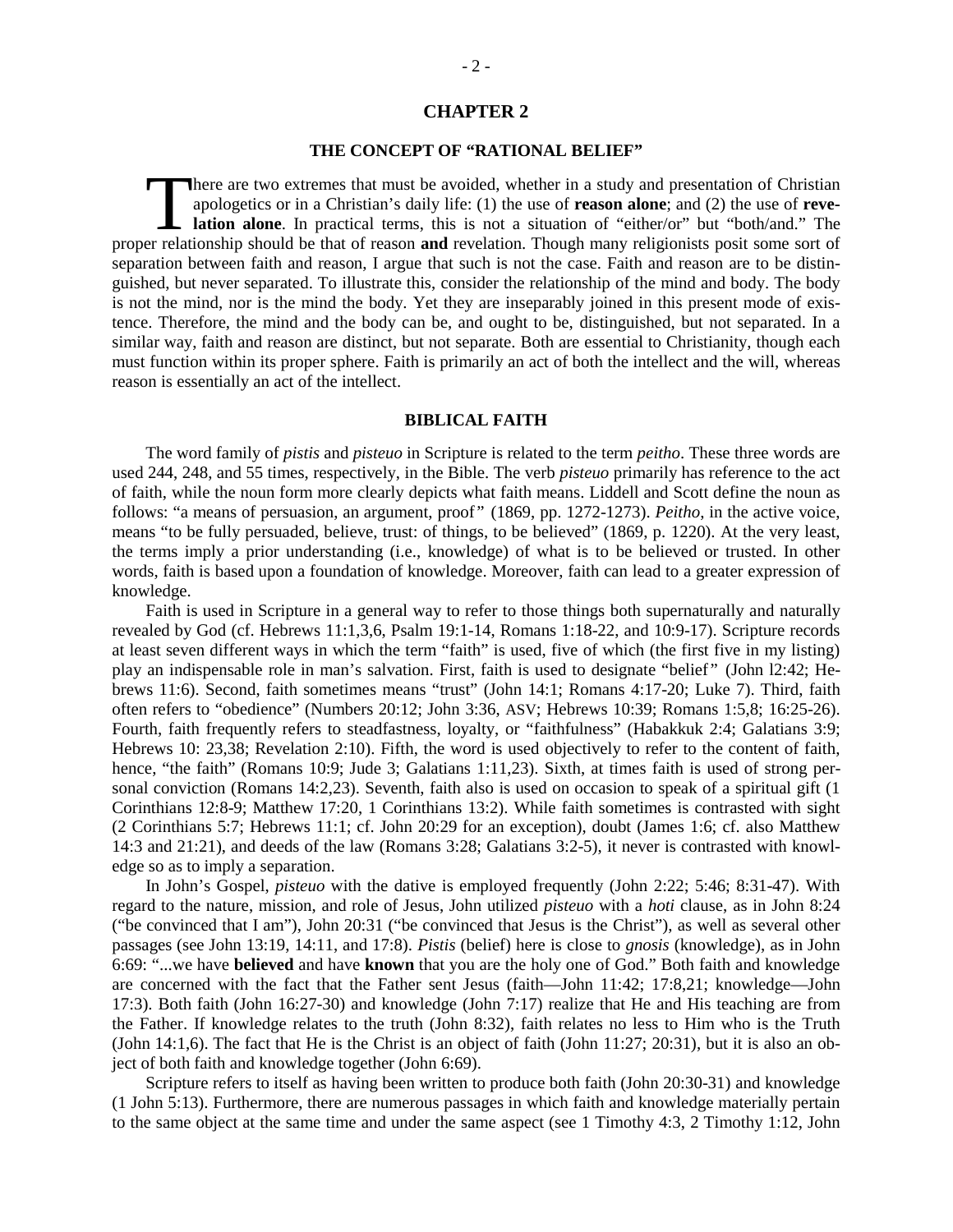4:42, 6:69, 17:8, 1 John 4:6,16, and 5:13). Moreover, the apostles used a variety of types of evidence to lead men to a commitment to Christ. For instance, in Acts 2:14-40, Peter used eyewitness testimony (see John 4:39), the miracles of Christ (see John 20:30-31), and predictive prophecy (see Isaiah 41:21ff.). Indirect credible testimony is also a predominant line of evidence leading to faith (see Luke 1:1-4, Acts 1:3, 2.36, 9:22, and 13:38). Thus, **faith often is portrayed biblically as knowledge based upon testimony**.

Though this issue will be addressed more thoroughly later in this study, I already have said enough to advance the following thesis: Any concept of faith that severs it from its objective, epistemological base (foundation of knowledge) is at variance with biblical teaching. Biblically speaking, one does not believe that God is (or any other item to be accepted "by faith"): (1) against the evidence; (2) without evidence; or (3) beyond the evidence. Rather, one believes on the basis of evidence sufficient to establish the conclusion (1 Thessalonians 5:21; Isaiah 41:21).

Biblical faith is built upon a prior understanding (knowledge) of what is to be believed. Information regarding "saving faith" (i.e., what one must do to be saved) comes only from special revelation (i.e., Scripture—Romans 10:17; John 6:44-45). But there is another type of faith that is derived from general revelation (i.e., nature—Psalm 19:1-6; Romans 1:19-22; Hebrews 11:3,6; et al.). Later in this book, when I speak of proving the existence of God, I shall be speaking primarily about this second type of faith. I hope to make clear that such a faith is built and based upon evidence—that is, it is "rational belief." I intend to make clear that I am opposed to every notion of faith that is **ir**rational.

#### **ARRIVING AT KNOWLEDGE**

I cannot survey in this limited space the various words from the Greek text translated "know" in the Scriptures (there are several). I will, however, examine numerous ways of coming to knowledge as revealed in the Bible. In short, I will be examining the types of evidence that can be used to prove one's case. I argue that the term "proof" cannot be limited to what is seen, felt, heard, tasted, or smelled (i.e., concerning only empirical evidence). What, then, are legitimate means of coming to knowledge?

1. There is **induction**, which is simply a "gathering together" of available evidence.

2. There is **deduction** (Scripture abounds with examples), which is the marshaling of evidence in such a way that conclusive results can be obtained (see Mark 3:4, et al.).

3. There is the use of **empirical data** (see Luke 12:54-56), which is simply a direct experiencing of an object (for instance, a door) or an event (such as the weather outside).

4. There is **credible testimony** (see John 20:25-31, 1 Peter 1:8-11, 1 Corinthians 15:1-8, et al.), which is testimony from witnesses who either are known to be trustworthy, or whose testimony cannot be justifiably doubted.

5. There is **intuition** (see Matthew 12:24-28), which must be distinguished from a mere hunch or guess (the usual modern understanding of this word). By intuition, I mean a knowledge that does not depend in any way on sense perception or empirical experience. It is evident immediately, even though it may require some effort to grasp. The passage alluded to above is an example in Scripture of such. It is intuitively absurd to suppose that Jesus would cast out Satan's coworkers by using Satanic power. Other examples include the metaphysical **principle of non-contradiction** ("a thing cannot both exist and not exist at the same time and in the same sense"), and the logical **law of contradiction** (derived from the metaphysical principle) which states that "contradictory statements cannot both be true." These principles are known immediately and with absolute certainty. Any attempt to deny them, in fact, presupposes them (i.e., if you deny either principle, then your denial is either true or false; it cannot be both true and false). And this knowledge does not depend upon even a single empirical observation. For instance, these principles hold true for the Universe as a whole, and even for God Himself. I know with certainty that God cannot both exist and not exist at the same time and in the same sense. He either exists or He does not. Empirical observation is worthless here. Yet this is a legitimate pathway to knowledge.

6. There is **metaphysical deduction**, a term that I have coined to refer to a deduction made **from**  things that can be observed **to** things that potentially may never be seen (see Luke 17: 20-21 and Hebrews 11:3). Robinson Crusoe (so the story goes) was marooned on an island. While walking on a beach, he discovered a footprint in the sand that clearly was not his own. He deduced accurately: (1) that there was another being on the island; and (2) that this other being was a human being. If he had never seen "Fri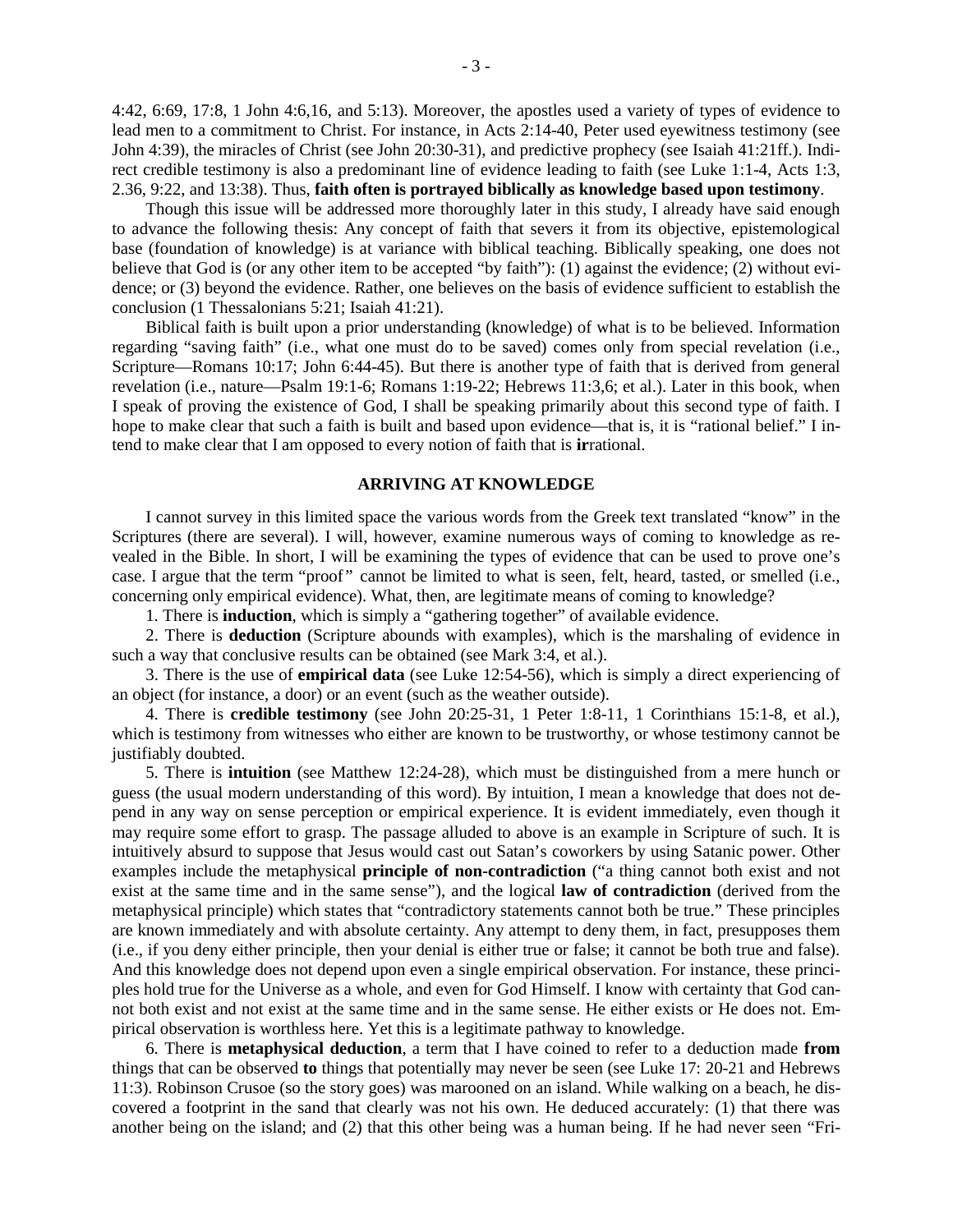day" face to face, the certainty of his knowledge nevertheless was not jeopardized. This same concept relates to the arguments for God's existence. God has left His "footprints," as it were, throughout the Universe (note Acts 14:17: "Yet he left not himself without witness..."). Naturally, each person is responsible for reasoning properly and for drawing correct conclusions from the available evidence (Romans 1:19-22; Psalm 19:1-6; Hebrews 3:4; et al.).

There is nothing, in or out of Scripture, to suggest that only **one** of these ways of arriving at truth results in "proof," while every other means is denied such a status. One may prove his case using any, or all, of these legitimate means of coming to knowledge (so long as the limits of each method are understood). It has become apparent that many today hold that "knowledge" or "proof" is restricted to scientific investigation alone, and that whatever is not "scientific" then is designated as "faith." Such a dichotomy accounts for the strange things one reads on the subject of faith and knowledge. One author suggested, for example: "Scientific knowledge we know, and things seen we know, but faith is the assurance of what we accept that we do not yet know but are hoping for" (Thomas, 1974, p. 137). This position agrees with that of philosopher Bertrand Russell, who said: "Whatever knowledge is attainable, must be attained by scientific methods; and what science cannot discover, mankind cannot know" (1935, p. 243). Such a position is patently false, because it disregards other important means of arriving at a knowledge of the truth.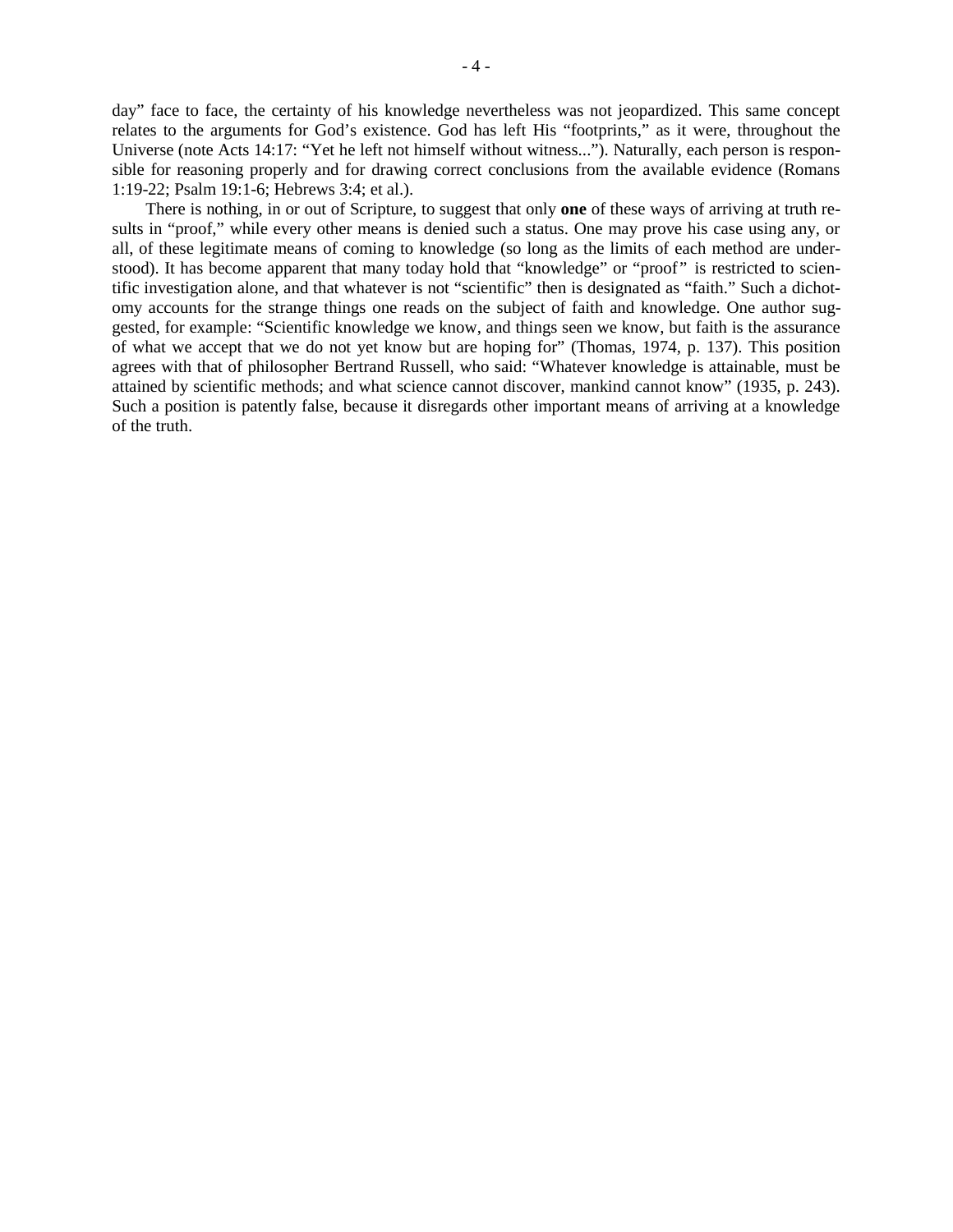#### **MODERN NOTIONS OF FAITH**

In the previous chapter, we surveyed several ways of arriving at a knowledge of the truth, none of which can be called the sole measure of "proof" (i.e., one may prove his case using any or all such approaches). It is unfo n the previous chapter, we surveyed several ways of arriving at a knowledge of the truth, none of which can be called the sole measure of "proof" (i.e., one may prove his case using any or all such approaches). It is unfortunate that legitimate means of arriving at knowledge often are not rectly observed that for the average person today, " ' You cannot prove the existence of God' has become a catch-phrase" (1966, p. 19). If one asks, "What difference does all this make anyway?," Flew answers: "For the committed Christian what is at issue is the **rationality** of the commitment" (1966, p. 19, emp. added). In other words, the difference is the **believability** and **defensibility** of the gospel, as well as the rationality of a Christian's personal convictions. In short, it makes all the difference in the world.

In this chapter, I shall attempt to document two things: (1) the philosophic background of modern concepts of faith and reason; and (2) how these concepts have affected, and are affecting, the church.

Numerous influences contributed to the modern concept of "faith." For example, Immanuel Kant prefaced the second edition of his famous *Critique of Pure Reason* with these words: "I have therefore found it necessary to deny **knowledge** in order to make room for **faith**" (1965, B:XXX). The Danish philosopher and theologian, Søren Kierkegaard, maintained that the absolute limit to which our reason repeatedly is drawn, but cannot penetrate, is the Unknown, which he suggested we call "God" (1936, Chapter 2). In other words, human reason has reached its limit. Therefore, one must let go of his rationality in order to make a "passionate commitment" to God through faith (i.e., one must take a "leap of faith" beyond all categories of knowledge and reason). Faith in God (for Kierkegaard) was grounded neither rationally nor empirically; so the existence of God is neither rationally certain nor empirically evident.

In his book, *The Will to Believe* (1903), William James held that men must believe something out of psychological necessity. Something offered for our belief is a **hypothesis**. If we label a decision made from various hypotheses an **option**, then our options may be of several kinds: (1) living or dead; (2) forced or avoidable; and (3) momentous or trivial. James suggested that a genuine option is of the forced, living, and momentous kind. The "religious hypothesis" is chosen on the basis of the greatest "cash value" (a term he used often in his essays), in spite of the fact that such questions cannot be decided intellectually at all. Rather than remaining agnostic, James proposed that one choose to believe in God, since it seems to be the better risk (see also Pascal's *Pensées*). In his essay, *The Moral Philosopher and the Moral Life* (1903), James argued that one should live "as if" God exists because this forces one to live a more strenuous moral life. No one can **know** that God exists, said James, but in order to live the best type of moral life, we must live **as though we do know** that He exists.

After Kant, many thinkers not only distinguished faith and reason, but also **separated** them. Faith and reason were thought to occupy two entirely different spheres. One could speak of faith in terms of probability, mystical experience, suprarationality, irrationality, being "beyond knowledge," etc., but certainly not as a form of knowledge. This assumption became so influential and prominent that members of the body of Christ began to advocate it as being the truth. This no doubt helps explain the following astonishing statements. "In all matters of religious epistemology we come to the question of distinguishing between absolutely provable knowledge and that which is faith-dependent to some degree or other.... In other words, men of strong faith 'act like' they have absolute knowledge, even though in this life they can never have more than a strong faith" (Thomas, 1974, pp. 131-132). "Absolute, final knowledge beyond which there can be no greater, would not leave room for faith. One of Webster's definitions of faith is, 'firm belief in something for which there is no proof.' ...We act as though we have as much certainty as the apostles had. This is real faith" (Thomas, 1982). "If you ask me, 'Can you absolutely prove the existence of God?,' I have to answer, 'No.' No one can positively prove God.... He cannot be positively and scientifically proved in the same way more ordinary things are proved" (Barnett, 1980). "...[T]he existence of God...cannot be proved in a final absolute sense. After all, there must be room for faith if we are free beings. The choice between belief and unbelief hinges on the strength of evidence for and against.... We confidently believe the weight of evidence lies firmly with belief" (Gilbert, 1971, pp. 8-9).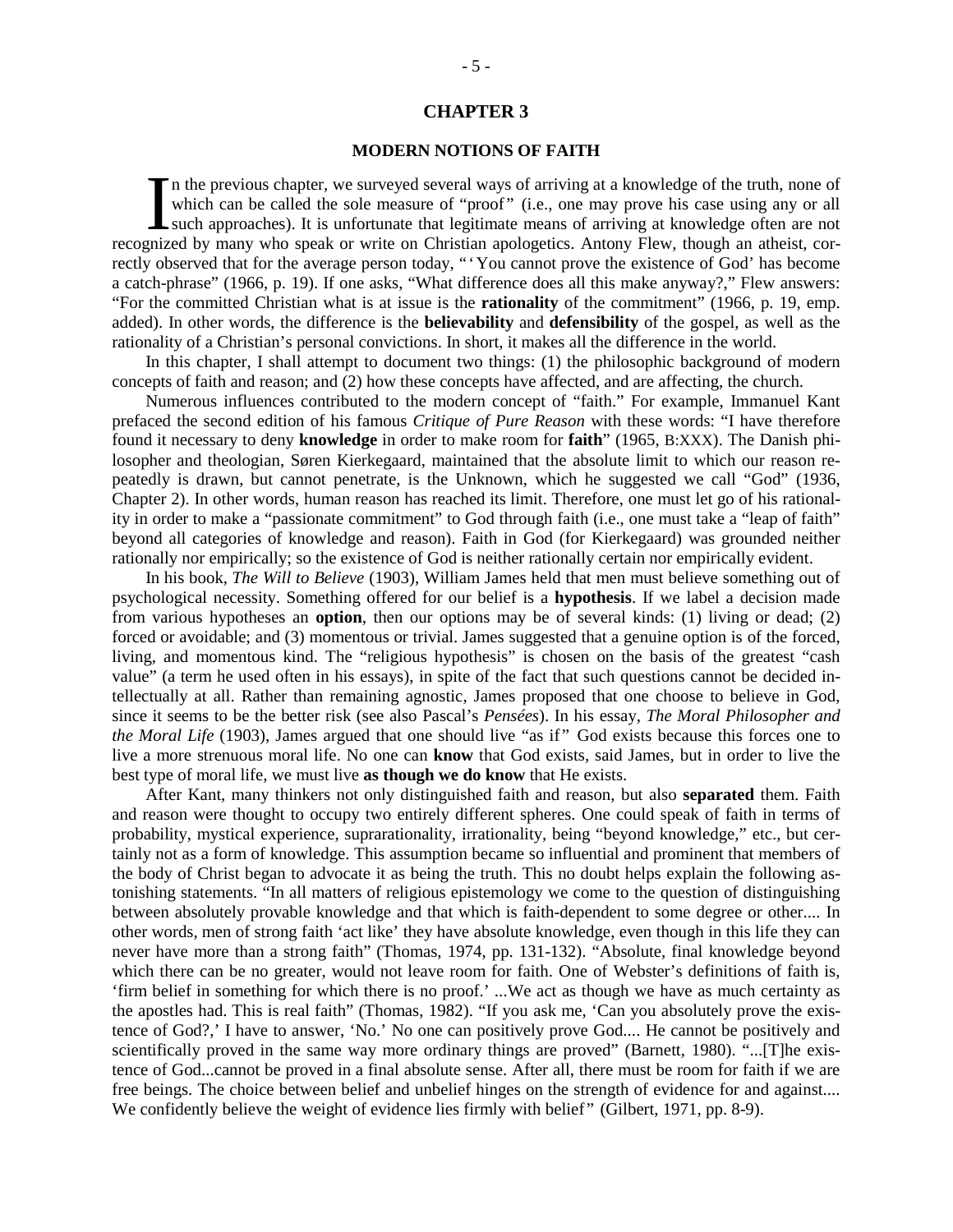The positions espoused by these writers regarding "rational belief" more closely resemble the positions maintained by Kant, James, Kierkegaard, and Russell than the position maintained by Peter, Paul, and John. It may be that some have espoused an agnostic position inadvertently, but the position is agnostic nevertheless. To admit that Christianity is "only probable" is to admit the possibility that, in fact, it might be a hoax! Could you—in your most irrational moment—imagine even the slightest possibility of an apostle preaching the "God of probability" or the "God who may be"? I would like to close this chapter with a challenge from the pen of Clark Pinnock:

We must give reasons for our belief that the gospel is a revelation from God and not a human construction or **people will not take it seriously if not disposed to do so already**.... Loud rhetorical assertions that God is "really" out there are not going to substitute for an intellectually solid theology that backs up its faith with works. Evidence has to be forthcoming to validate the confidence that God is not made in man's image but is the Lord and Savior of mankind (1982, emp. added).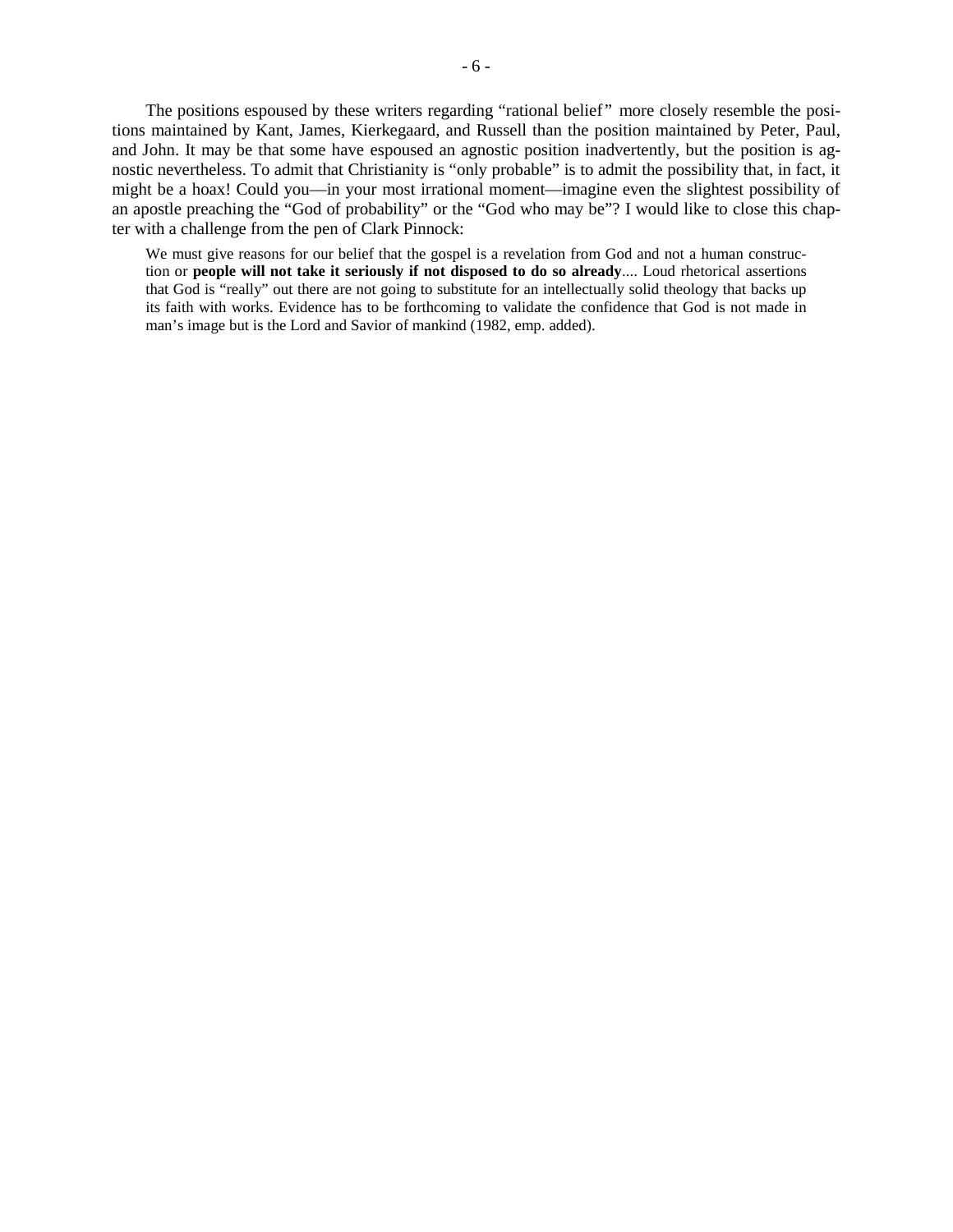## **THE PHILOSOPHIC POSITION ON "RATIONAL BELIEF"**

In his book, *Critique of Religion and Philosophy*, Walter Kaufmann, who certainly is no friend thristianity, attempted to answer the question, "Why do men believe as they do?," and suge at least seven distinct causes of b n his book, *Critique of Religion and Philosophy*, Walter Kaufmann, who certainly is no friend of Christianity, attempted to answer the question, "Why do men believe as they do?," and suggested at least seven distinct causes of belief (1961, pp. 132-134). In spite of his hostility to Christianity,

Any statement (such as "God exists," or "Jesus established only one church," or "baptism is essential for the salvation of one's soul") may be believed because: (1) arguments have been (or can be) offered in its support; (2) it was encountered (in a book, paper, etc.) and nothing was spoken against it; (3) numerous factors may be working in its behalf (it may be a common belief in one's cultural environment and thereby be accepted by a sort of "osmosis"); (4) the new belief fits well with our prior beliefs; (5) there may be penalties for not accepting a belief (e.g., social ostracism, disappointment to our parents, torture, etc.); (6) there may be positive rewards for accepting such a belief; and (7) the belief may be accepted because it gratifies us or answers a psychological need.

There is a distinct difference between the first belief and the other six. Given the totality of biblical teaching, it is clear that God accepts only the first (1 Thessalonians 5:21; 1 Peter 3:15). Beliefs may be divided into two categories, based upon the nature of their causes. There are **rational** beliefs and **irrational** beliefs. Rational belief is reasoned belief based upon evidence. Irrational beliefs may be divided into two subcategories: (1) beliefs not produced by a "reason," as such, but by some non-rational cause such as emotion, prejudice, vested interest, authority, habit, and the tendency to merely accept what one is told; and (2) beliefs produced by inadequate or insufficient reasons.

In this treatise, I am defending what has come to be known as the "law of rationality," which was formulated quite accurately by Lionel Ruby in his text, *Logic: An Introduction*:

Every person who is interested in logical thinking accepts what we shall call the "law of rationality," which may be stated as follows: **We ought to justify our conclusions by adequate evidence**.... By "adequate evidence" we mean evidence which is good and sufficient in terms of the kind of proof which is required. There are occasions when we require conclusive proof, as in mathematics, and there are occasions when it is sufficient to establish the probability of a given conclusion, as in weather prediction. But in all cases the evidence must be adequate to its purpose (1960, p. 131, emp. added).

Before I enter into a discussion of the biblical position, I want to insist that there is not a single item in Christianity, upon which our souls' salvation depends, that is only "probably" true. In each case, the evidence supplied is sufficient to establish conclusive proof regarding the truth of the Christian faith. This is not to say, however, that such a case is psychologically compelling, so that one could not reject the evidence. That would be an abuse of free will. I do argue, however, that one can be absolutely certain (intellectually) of such matters as the existence of God, the deity of Christ, the inspiration of the Bible, etc. That this also is the biblical position is the subject of the remainder of this investigation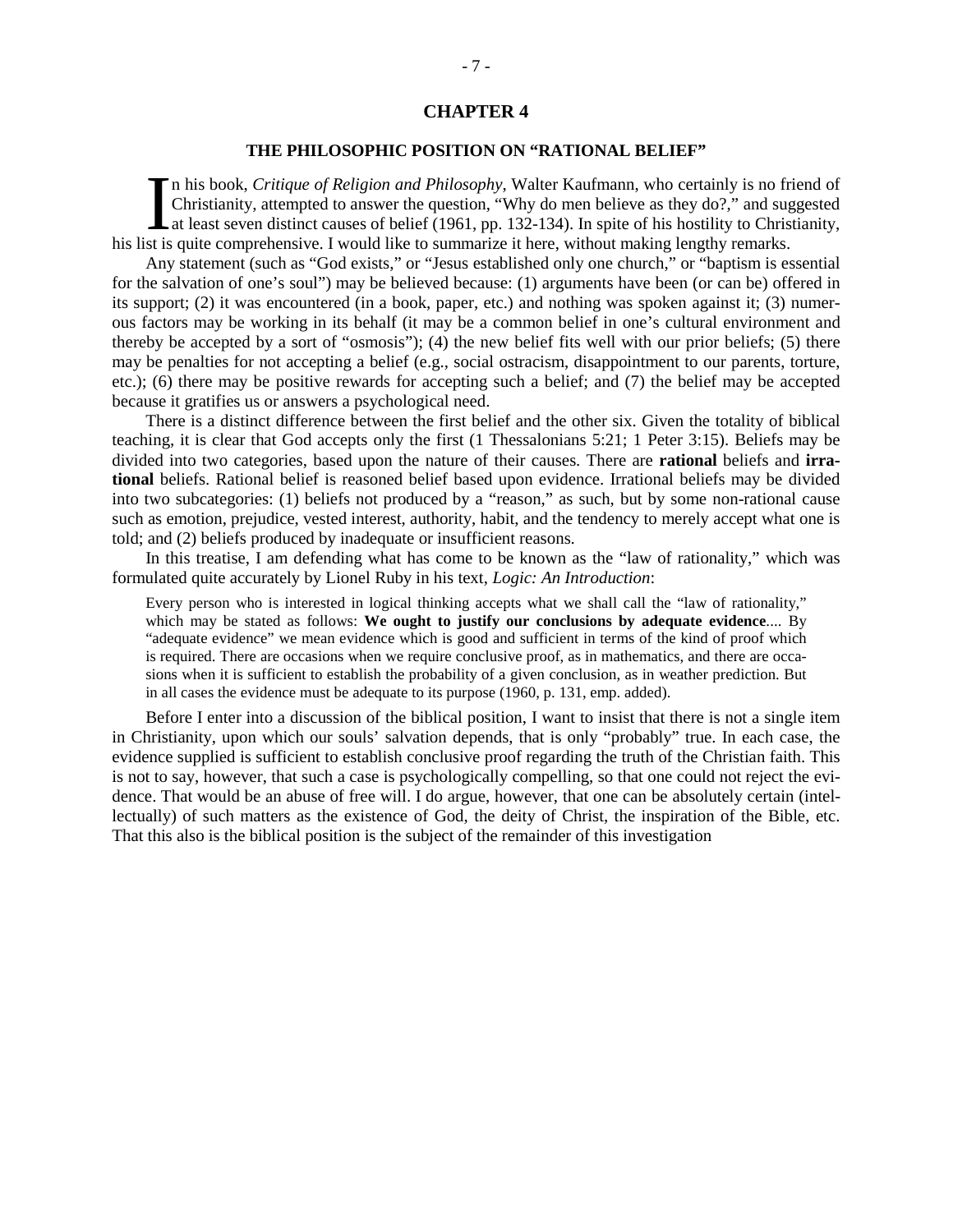### **THE BIBLICAL POSITION ON "RATIONAL BELIEF"**

 $\prod_{PQ}$ n this chapter, it is my intention to discuss briefly the importance of rational belief in Christianity, and its relevance to the Christian system. In doing so, I would like to examine some key passages on this particular issue.

**1 Peter 3:15**. In this text, Peter calls upon all Christians to be "ready always to give answer to every man that asketh you a reason concerning the hope that is in you." The Greek term *apologia* ("give answer" or "make defense") followed by a dative (cf. 1 Corinthians 9:3) has reference to any kind of answer or justification, whether formal (e.g., before a judge), or informal (e.g., in a routine discussion). Peter's use of the phrase, "every man," makes clear that our *apologia* is intended to be most often the latter of these two (although that would certainly not exclude the former). *Logon aitein* ("to ask a reason" or "to request a rational account of") refers to the fact that every civilized man was expected by the Greeks to be prepared to discuss questions of opinion or conduct rationally and temperately—i.e., to give and receive a reason or justification. Peter laid this obligation of "rational belief" upon every child of God. Christians must "make defense" by giving "a rational account of" the hope they have in God, Christ, the Word of God, the church, etc.

**1 Thessalonians 5:21**. When Paul urged Christians to "prove all things" (literally, "put all things to the test"), he certainly did not have in mind the notion of belief beyond the evidence, in spite of the evidence, or in opposition to the evidence. Neither was he arguing that faith is merely a matter of probability. Likewise, he did not mean that Christians are to: (a) act "as if " their case has been proved; or (b) believe in something for which there is no proof. Rather, the use of the term *dokimazo* elsewhere in the New Testament makes clear that Paul intended Christians to "prove" or "put to the test" **all things**, including the existence of God (see Luke 14:19, Romans 12:2, 1 Corinthians 16:3, 2 Corinthians 8:8, 1 Thessalonians 2:4, 5:21, 1 Timothy 3:10, 1 Peter 1:7, and 1 John 4:1). Indeed, within Scripture, a special nobility is ascribed to reason when employed in such a fashion (Acts 17:11).

**Philippians 1:7**. The term "confirmation" (from *bebaiosis*) is used in such a way in Scripture as to make clear that a **justification** of the position espoused is intended (see Mark 16:20, Hebrews 2:3, 6:16- 17, et al.). Peter used this term twice to illustrate a position confirmed or "made more sure" by virtue of the evidence (2 Peter 1:10,19). The first text speaks of the fact that one's fidelity toward, and standing before, God is evidenced by the type of life one leads. The second passage refers to the fact that fulfillment of prophecy evinces divine omniscience, for there is no other possible explanation for fulfilled prophecy. In his book, *Evidences of Christianity*, William Paley stated:

...our Translators [KJV—DS] did not well understand the force of the Greek article; an attention to which will clearly show the true sense of the Original, which is, "We have the Word of Prophecy more sure;" i.e. made, by the **fulfillment** of it, more clear than when it was uttered (1952, p. 218, capitalization and emp. in orig.).

**Isaiah 41:21**. This passage—in the context of a test between the one true God and the false "gods" of antiquity (see 1 Corinthians 10:4-6)—makes clear that such matters as whether God exists at all, what such a God is like, and just Who He is, must be settled on the basis of evidence.

In addition, the evidence of inspired writings is sufficient for us to "know the certainty of those things" (Luke 1:4; see also Acts 1:3, 2:36, 9:22, and 13:38).

Though the survey presented here has been brief, it has demonstrated the biblical position on "rational belief." Alexander Campbell described the biblical view of such a belief in *The Christian Baptist*:

We have learned one lesson of great importance in the pursuit of truth—one that acts as a pioneer to prepare the way of knowledge—one that cannot be adopted and acted upon but the result must be salutary. It is this: **Never to hold any sentiment or proposition as more certain than the evidence on which it rests;** or, in other words, **that our assent to any proposition should be precisely proportioned to the evidence** on which it rests. **All beyond this we esteem enthusiasm**—all short of it incredulity (1827, 1:viii-ix, emp. added).

It should be evident by now that one of the most crucial problems facing God's people today is the wholesale abandonment of the concept of "rational belief."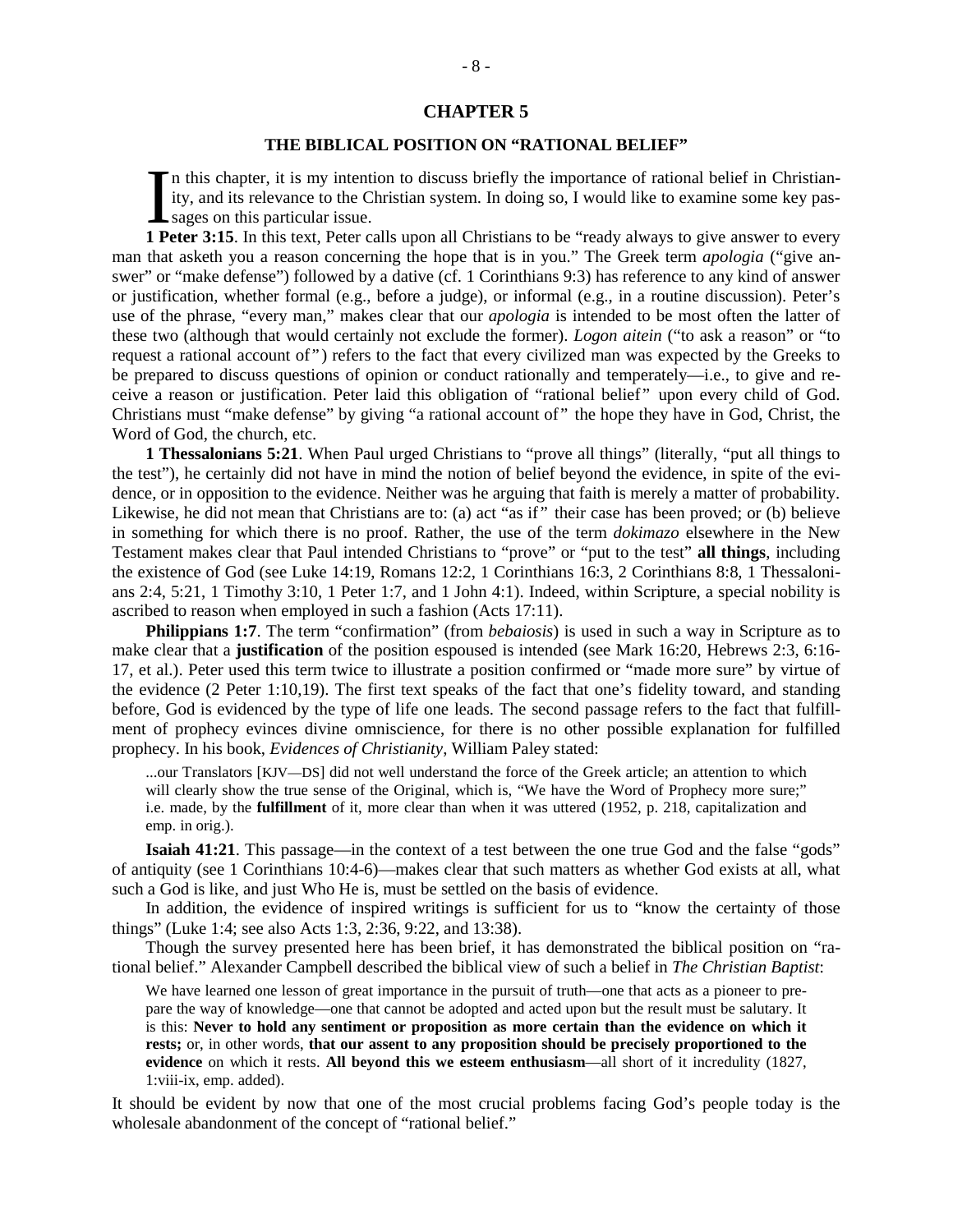#### **FIDEISM**

"**Belief that**" **and** "**belief in.**" One is not saved merely by learning the truth on a given subject or by accumulating information about it. An individual may examine carefully the evidence for a particular claim (e.g., "the God of the Bible does exist," "baptism is required in order to obtain forgiveness of sins," etc.), and then come to believe **that** the claim is true (based on the evidence examined). This alone does not denote "saving faith"; rather, it provides an intellectual foundation of truth without which saving faith would not be possible.

To illustrate, I do not love my wife because I have evidence for her existence. I love her because she possesses certain character traits (among other things I could give as reasons). But it would be foolish to invest a commitment of my love **in** her without believing (and knowing) **that** she really exists. Just so, I love and obey God because He **is** God. But there is no real reason to trust **in** God without believing (on the basis of evidence) that He exists. Belief **that** (see Hebrews 11:6a, John 12:41-42, and James 2:19 for biblical examples; see also the numerous occasions when Christ confronted demons in the New Testament) is the rational foundation upon which belief **in** is based (see Hebrews 11:6b, James 2:20,26, Romans 10:10-17, et al.). Apologetics deals primarily with belief **that**—a belief that forms a basis upon which the commitment of saving faith can be made. In other words, an intellectual vindication of the gospel is the focal point of apologetics. This is so because, in the absence of such a foundation, belief **in** is irrational. One may have a **psychological certitude** (i.e., a strong personal conviction), but this is far removed from **intellectual certainty**. Mark Hanna correctly observed: "If a state of affairs is not as one believes it to be, then he has only certitude, no matter how intense his conviction. Believing something to be the case is a necessary but not a sufficient condition of certainty. Certainty also requires that the state of affairs actually be the case" (1981, p. 80).

If, for example, God does not exist **in fact**, your strong personal convictions (i.e., psychological certitude) will neither bring Him into existence nor alter the fact that He does not exist. It may well be that your personal convictions are impeccable, but the foundation upon which they must be based to be pleasing to God (1 Thessalonians 5:21, 1 John 4:1; et al.) is non-existent. Our ultimate concern, of course, is "saving faith" (belief **in**), but without the foundation of objective truth (which can be known—John 8:32; 6:69; 4:39,41-42), there is no way to prove that a commitment to Christ is any more correct than a commitment to Buddha or Marx. Hence, the work of apologetics is crucial and foundational (see 1 Peter 3:15). Arlie Hoover has noted: "Commitment without reflection is fanaticism, while reflection without commitment is the paralysis of all action. Using Kantian terms, we can say that reason without faith is empty and faith without reason is blind" (1976, p. 37).

**"Fideism" defined and explained**. In this discussion, I have attempted to contrast various false notions of faith with the biblical concept of faith (which I have termed "rational belief"). Most modern ideas of faith are **fideistic**, since they deny or denigrate the role of reason in Christianity. *The Encyclopedia of Philosophy* defines fideism as "the view that truth in religion is ultimately based on faith [by which he means something unproved and unprovable—DS] rather than on reasoning or evidence" (Popkin, 1967, p. 201). "Fideism owes its origin to distrust in human reason, and the logical sequence of such an attitude is skepticism" (Sauvage, 1909, p. 68). Popkin and Stroll have observed:

The general contention of the fideists has usually been that **religious knowledge is beyond the limits of man's rational faculties and understanding**.... Fideism represents a combination of a complete skepticism about the possibility of human knowledge, at least in the area of religious knowledge, and an appeal to knowledge through faith, unsupported by rational evidence (1956, p. 111, emp. added).

But, it is my contention that:

...before we believe in a proposition as revealed by God, we must first know with certitude [certainty— DS] that God exists, that He reveals such and such a proposition, and that His teaching is worthy of assent, all of which questions can and must be ultimately decided only by an act of intellectual assent based on objective evidence. Thus, fideism not only denies intellectual knowledge, but logically ruins faith itself (Sauvage, 1909, p. 68)

Many religionists today are fideists (which is but a variant of agnosticism), yet do not intend to defend such a concept and generally are unaware that this is not a biblical position. The agnostic says, "I do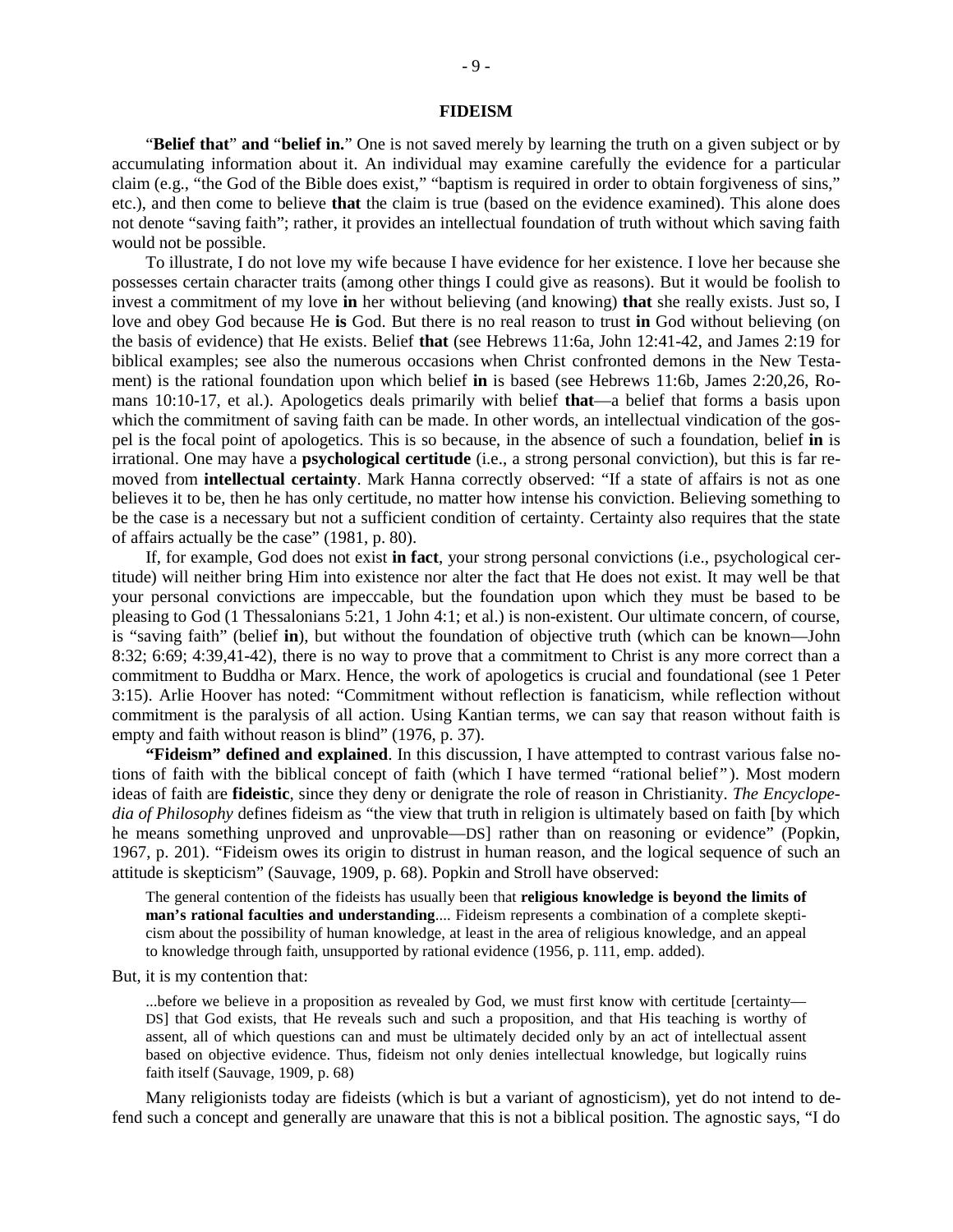not, and cannot, know whether God exists." The fideist merely adds, "but I accept it by faith." This amounts to a repudiation of the demand for "rational belief" (Isaiah 41:21, 1 Peter 3:15, 1 Thessalonians 5:21; Philippians 1:7; et al.). It also entails the notion of believing for some reason other than on the basis of adequate evidence (e.g., "I believe because I want to believe," "I believe because it gives meaning to my life," etc.). But, as was stated earlier, **any concept of faith that severs it from its objective, epistemological base (i.e., its foundation of knowledge) is at variance with biblical teaching.**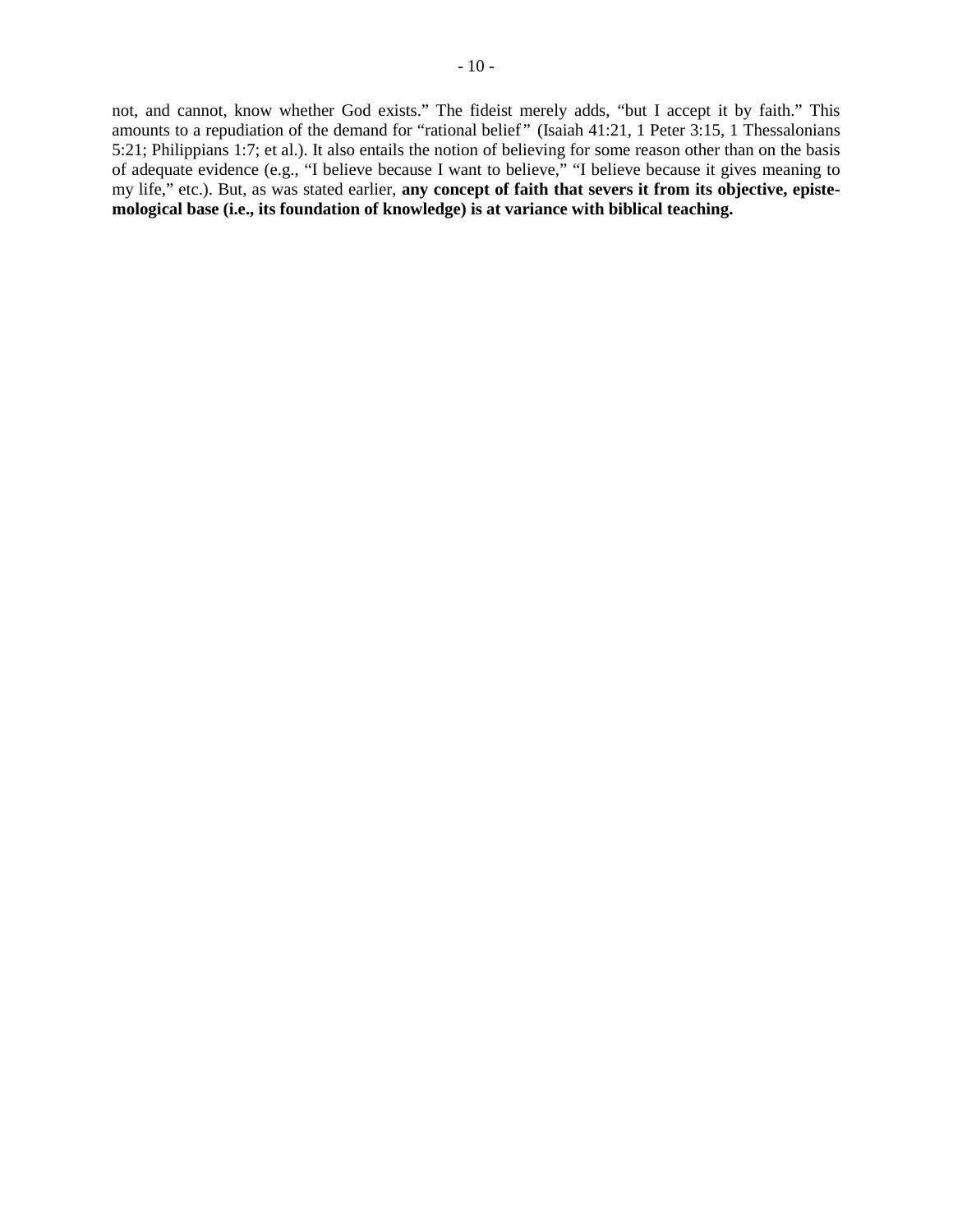### **FAITH AND REASON**

Interval this discussion, I have adopted the descriptive phrase "rational belief" to depict the teaching of the Bible on the relationship between faith and reason. In this chapter, and the one that follows, I will employ s teaching of the Bible on the relationship between faith and reason. In this chapter, and the one that follows, I will employ several diagrams to discuss this relationship. Each of the diagrams has an arrow (labeled "evidence") pointing both left and right. This horizontal arrow is intended to suggest that: (1) the same evidence is available to all men; (2) the evidence points to the **object** of faith, not to faith itself; and (3) the evidence informs the intellect of man. The arrow proceeding from the individual depicted in each diagram represents how various thinkers employ the evidence. An unbroken line indicates that the particular thing noted is deemed to be very important to that particular system of thought. A broken line indicates that the particular thing denoted is, in reality, impotent. With these things in mind, let me attempt to portray what the varying positions regarding faith and reason are actually saying. The thesis I wish to maintain in this chapter is that "faith is the volitional commitment of an informed intellect."

**1. The "as if " hypothesis**. Those holding this position generally maintain that there is no possible way to know whether or not God exists. Thus, in the diagram below, the vertical line represents an impenetrable "wall" that separates the intellect from God. As such, "faith" cannot possibly reach the object of its quest. "Real faith" is **acting as if** there really is an object of faith "out there" somewhere. Since it cannot be maintained that this "faith" is the same as the faith possessed by the apostles, it becomes absurd to speak of restoring apostolic faith and practice.



**2. The probability hypothesis**. At first glance, this view seems to be respectable because it appears non-dogmatic, while still claiming to tip the scales of probability toward theistic belief. Nevertheless, this particular position is more dangerous than any of the others. This is not because the adherents of such a view are insincere, or because they lack psychological commitment to their belief.

In the "as if" hypothesis, the question mark is placed on the subject side, but in this view, the question mark is placed on the object side. That is to say, if the object of faith only "probably" exists, then an impenetrable barrier prevents one from ever reaching the object of faith. After all, given this view, it is just as probable that **nothing** is on the other side of the barrier. At the same time, no action is required of the person holding such a belief (as in acting "as if " ). Instead, the emphasis is placed upon the object's probability of existence, whether or not one ever **acts** at all. The only possibility of a worse position would be if one conceived of the "as if " theory having a question mark on **both** sides of the barrier!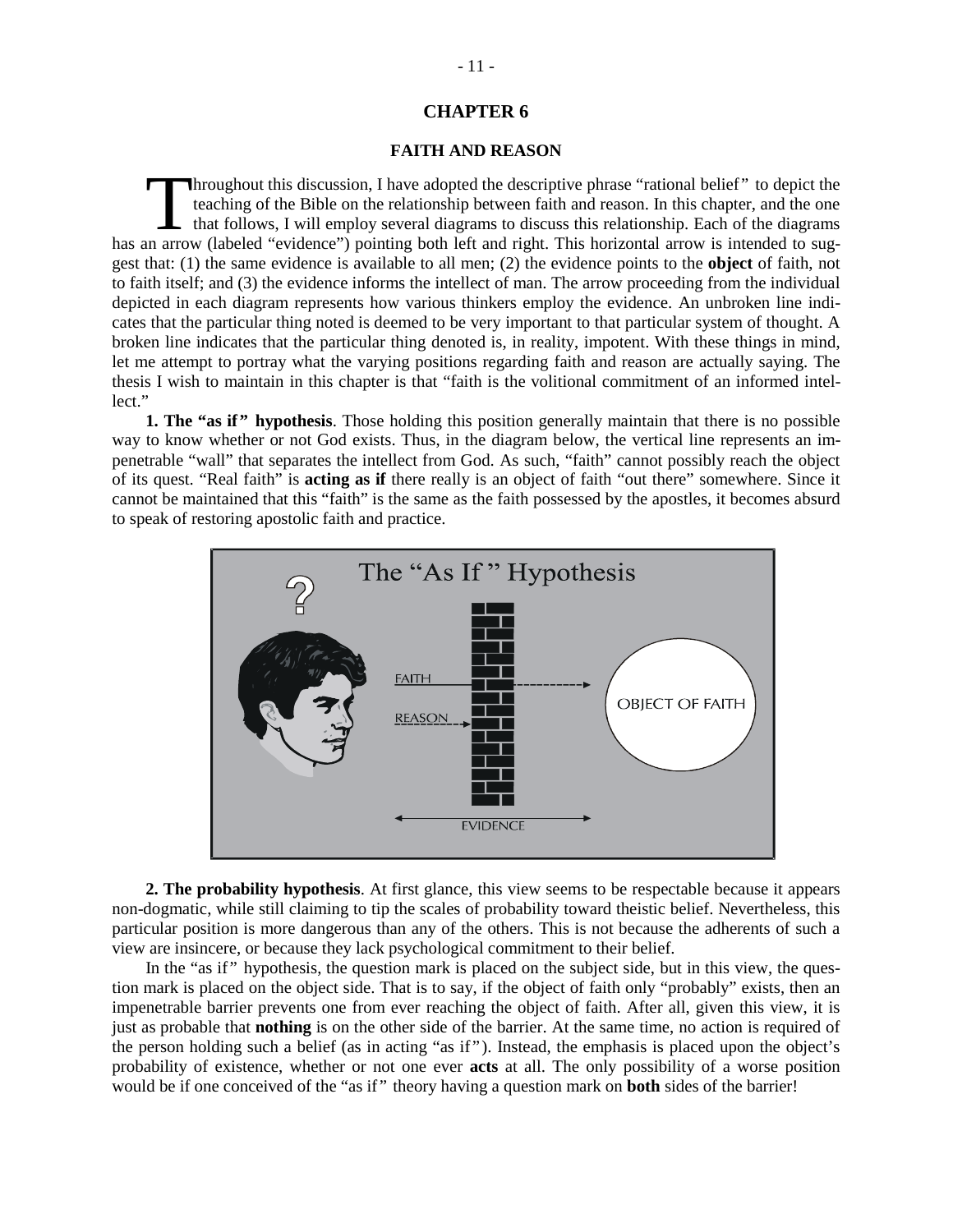

**3. The "leap of faith" hypothesis**. This is a popular view that suggests one go "as far as possible" on evidence, and "the rest of the way" on faith. In this case, "faith" gets all the way to its object. But since "faith" is divorced from knowledge, the person actually operates with a non-biblical definition of the term "faith." Given this view, faith is little more than a volitional commitment (i.e., an act of the will). One may speak of the Christian's "leap of faith" as being "shorter" than the leap of faith required by an atheist, but since knowledge plays no role in such a "leap," neither the Christian nor the atheist really can establish his position as true.



Each of the three positions examined above has in common an explicit rejection of knowledge with reference to the object of faith. If a person claims it is impossible to know whether or not God exists, whether he intends to or not, that person is adopting the same position as the agnostic. The truth of the matter, however, is that Christians are not agnostics! What, then, is the correct position regarding faith and reason?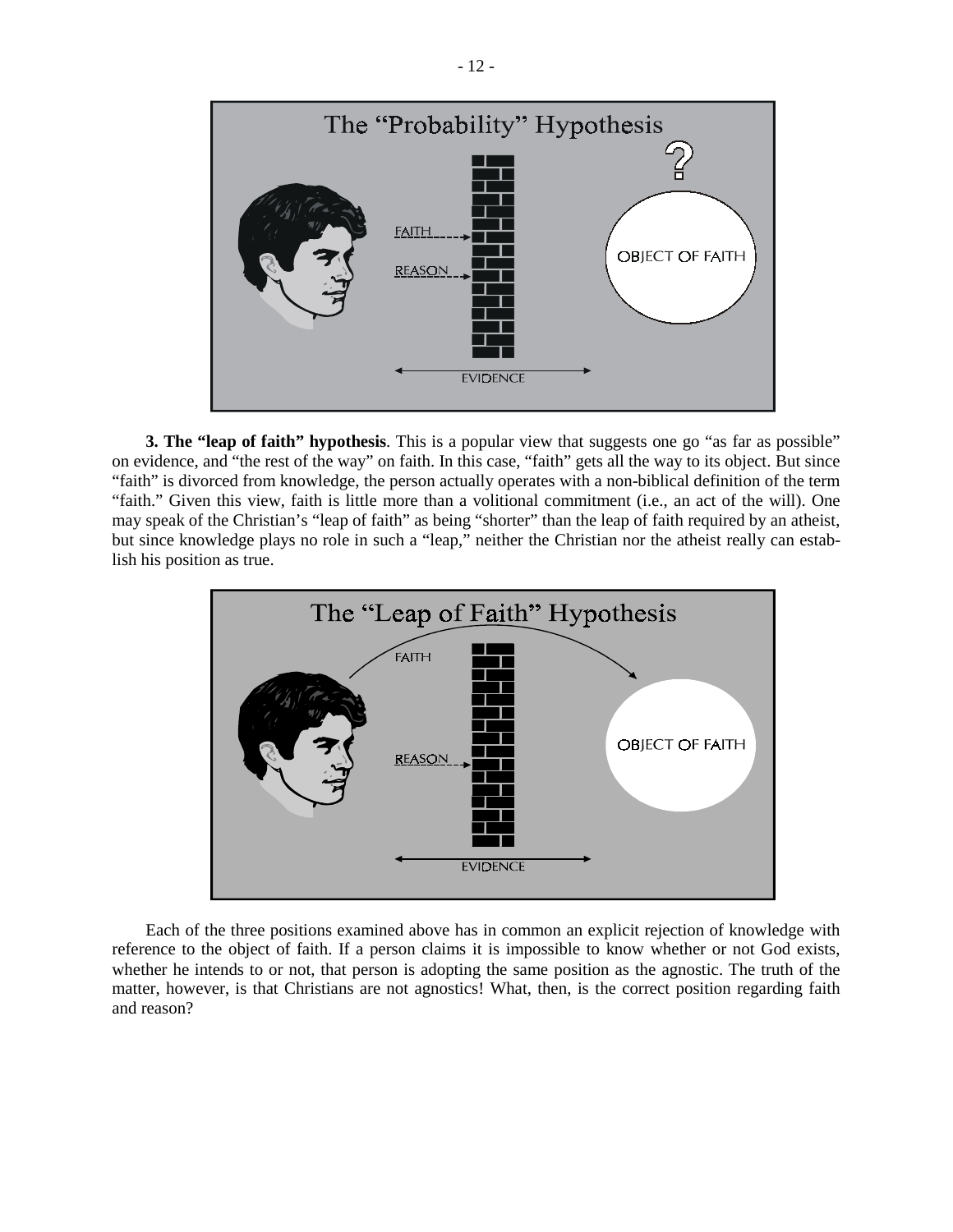#### **CONCLUSION**

In contradistinction to the foregoing positions, I would like to advance the concept of **rationa**<br>belief. In this view, the object of faith generates evidence (e.g., by credible testimony<br>cause/effect relationships, direct n contradistinction to the foregoing positions, I would like to advance the concept of **rational belief**. In this view, the object of faith generates evidence (e.g., by credible testimony, cause/effect relationships, direct experience, etc.), which then is examined by the subject. At the tence of God, the deity of Christ, etc.).

This evidence enlightens the intellect, which then makes a volitional commitment not only possible (i.e., I now know **what** to believe), but also rational (i.e., **I know** what to believe). Thus, **faith is a volitional commitment of an informed intellect**. Knowledge without commitment is disbelief (John 8:30- 46; 12:42,43; James 2:19); commitment without knowledge is irrationality. Neither is a genuine option for a Christian. Augustine was correct when he stated:

For who cannot see that thinking [NOTE: the word translated "thinks," "thinking," etc. throughout this paragraph is the Latin term for reason—DS] is prior to believing? For no one believes anything unless he has first thought that it is to be believed. ...it is...necessary that everything which is believed should be believed after thought has preceded; although even belief is nothing else than to think [i.e., **reason**—DS] with assent.... Everybody who believes, thinks—both thinks in believing, and believes in thinking (Oates, 1980).



This concept may be illustrated by examining several passages of Scripture. First, the Bible makes clear that the same object can be both known and believed, in the same sense and at the same time (see 1 Timothy 4:3, 2 Timothy 1:12, John 4:42, 6:69, 17:8, 1 John 4:6,16, and 5:13). In John 6:69, the perfect tense is used to describe **both** belief **and** knowledge. The perfect tense depicts an action that is completed in the past, but which has results extending into the present. So, a complete translation of the passage would be: "And we have believed and continue to believe (*pepisteukamen*) and have known and continue to know (*egnokamen*) that thou art the Holy One of God."

Second, there are a number of passages documenting that sight, knowledge, and faith are not necessarily separate. For example, consider the text of John 4:39,41-42:

And from that city many of the Samaritans believed on him because of the word of the woman, who testified, He told me all things that ever I did.... And many more believed because of his word; and they said to the woman, Now we **believe**, not because of thy speaking: for we have **heard** [*akeikoamen*] **for ourselves, and know** [*oidamen*] that this is indeed the Savior of the world.

In both cases there is a **claim** ("Jesus is Savior of the world"), **evidence** to show that the claim is true, and **belief in** the Christ based upon a knowledge of the truth of the claim (see John 8:32 and 17:3). The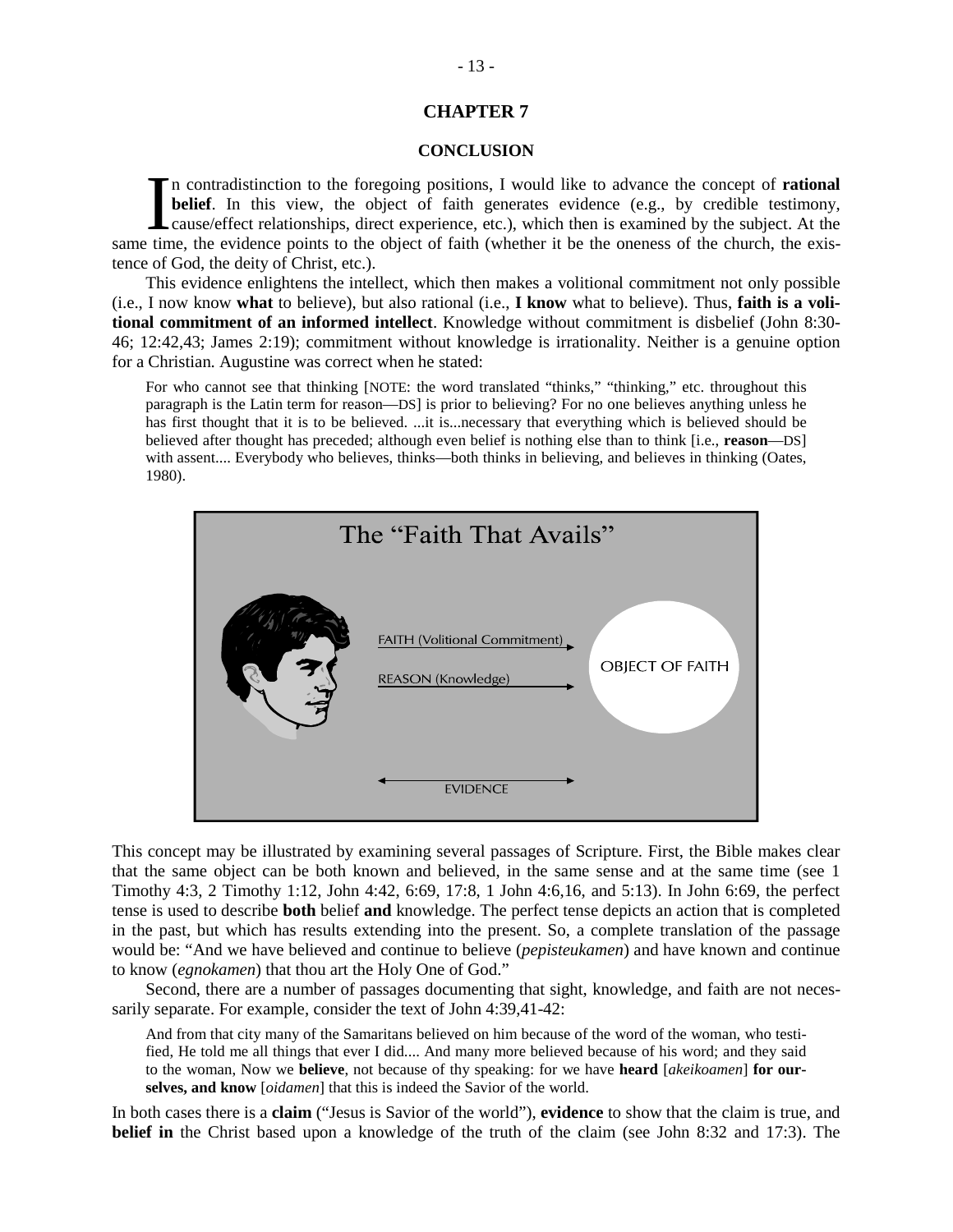woman and the second group of Samaritans came to a knowledge of the truth, which was the basis of their belief, upon conjoining **testimony** with **sight**. The first group believed on the strength of the **testimony** of the woman **without visual evidence**. In both cases, the evidence was sufficient to show that the claim made was true. And in both cases, they **knew** it to be true (cf. John 2:21-22 for another example). In addition to the passages discussed above, consider also John 20:26-31, which clearly teaches that the word was written to produce **belief**, whether by **visual inspection** (as in Thomas' case), or in the **absence** of such (as with you and me). Then recall 1 John 5:13, which indicates that the same word was also written to produce **knowledge**.

Third, one needs to recall Luke 16:31, which states: "If they hear not Moses and the prophets, neither will they be persuaded, though one rose from the dead." Observe that in this passage, both written evidence and visual inspection (of a person resurrected) would/should produce **belief.** [NOTE: "persuaded" is from *peitho*, a kindred word to *pistis*, which is translated "faith."] Who would deny that each likewise produces **knowledge**?

Furthermore, one's knowledge (or belief) is not compromised, or diminished, in the **absence of sensory perception**. Still further, knowledge is not limited to things that are perceived by the senses. Remember also that Luke informed Theophilus of his (Luke's) investigation and subsequent recording of that information about the Lord (i.e., Luke's written testimony), which would enable Theophilus to "know the certainty of those things wherein (he had been) instructed." Was he ever given information about God's existence, or did he merely assume it? [NOTE: "know the certainty" is from *epiginosko* literally, "know fully"; "instructed" translates *katecheo*, which refers to a "rigorous and full instruction." Our English word "catechism" comes from this word.] If Theophilus simply assumed God's existence (which then implies that everything else also must be assumed as true in religion, since everything else depends upon God's existence), then are we to believe that he somehow could **know** the certainty of his **assumption**? Would we not rather insist that Theophilus **knew** the truth regarding God, Christ, the church, etc., and that he knew such truth **with certainty**?

Faith is a **volitional commitment of an informed intellect**. It is a joint act of the will and the intellect, not one without the other. Knowledge without commitment is disbelief, and commitment without knowledge is irrationality. This whole issue of the proper relationship between faith and reason is one of the most crucial issues, if not the most crucial issue, facing the church today, for it is foundational in nature. This discussion has been dedicated to exploring the correct relationship between faith and reason i.e., **rational belief**. May God help us to let truth—not tradition, theory, or theology—be our ultimate guide in this most significant matter.